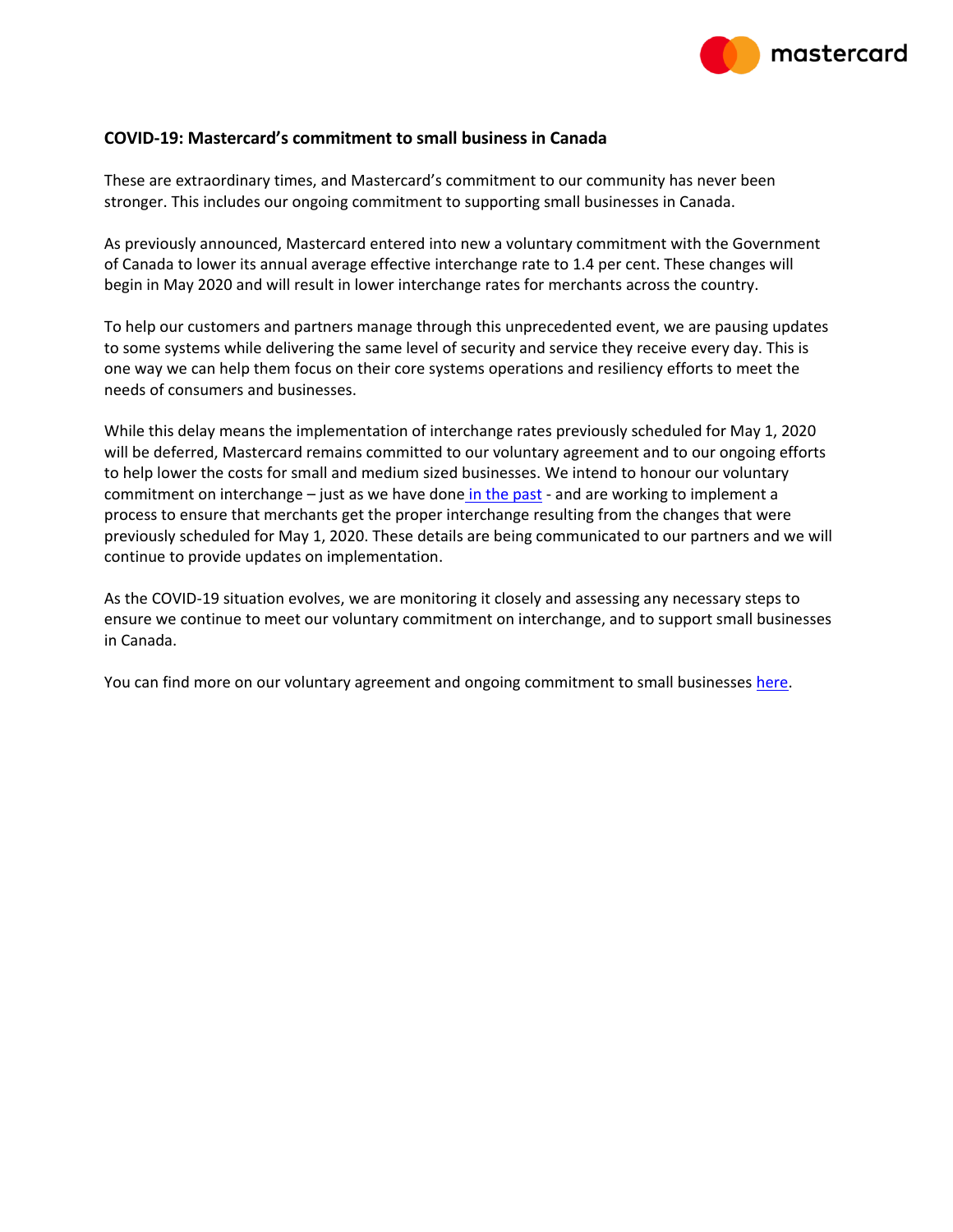

#### **Mastercard Canada Interchange Programs**

As a Mastercard merchant, it's important for you to know the economic model that underlies payment card transactions. Although Mastercard interchange rates have been available to merchants by request, we want the process to be as transparent as possible because as a vitally important constituency in the Mastercard network, you are trusted partners and critical to our collective success.

Please find below Mastercard Canada's Interchange Programs and a glossary of terms.

While we are confident that these documents provide the information needed to understand interchange, we also recognize that this information is being made available to a very diverse audience, with diverse needs and expectations. That's why we also encourage merchants to speak with their acquirer, or other card acceptance service provider, if they have questions regarding any aspect of Mastercard Canada's Interchange Rate Programs, acceptance of Mastercard cards, or their card acceptance agreements.

The Interchange Rate Programs contained in this document are provided forinformational purposes only, and allrates are subject to change. In the event of any discrepancy between information contained in this document and any other provisions or contracts prepared by Mastercard and applicable to such rates, such other provisions or contracts will govern.

Some interchange rates have specific qualifying criteria. For specific rate requirements, please contact your acquirer, or card acceptance service provider.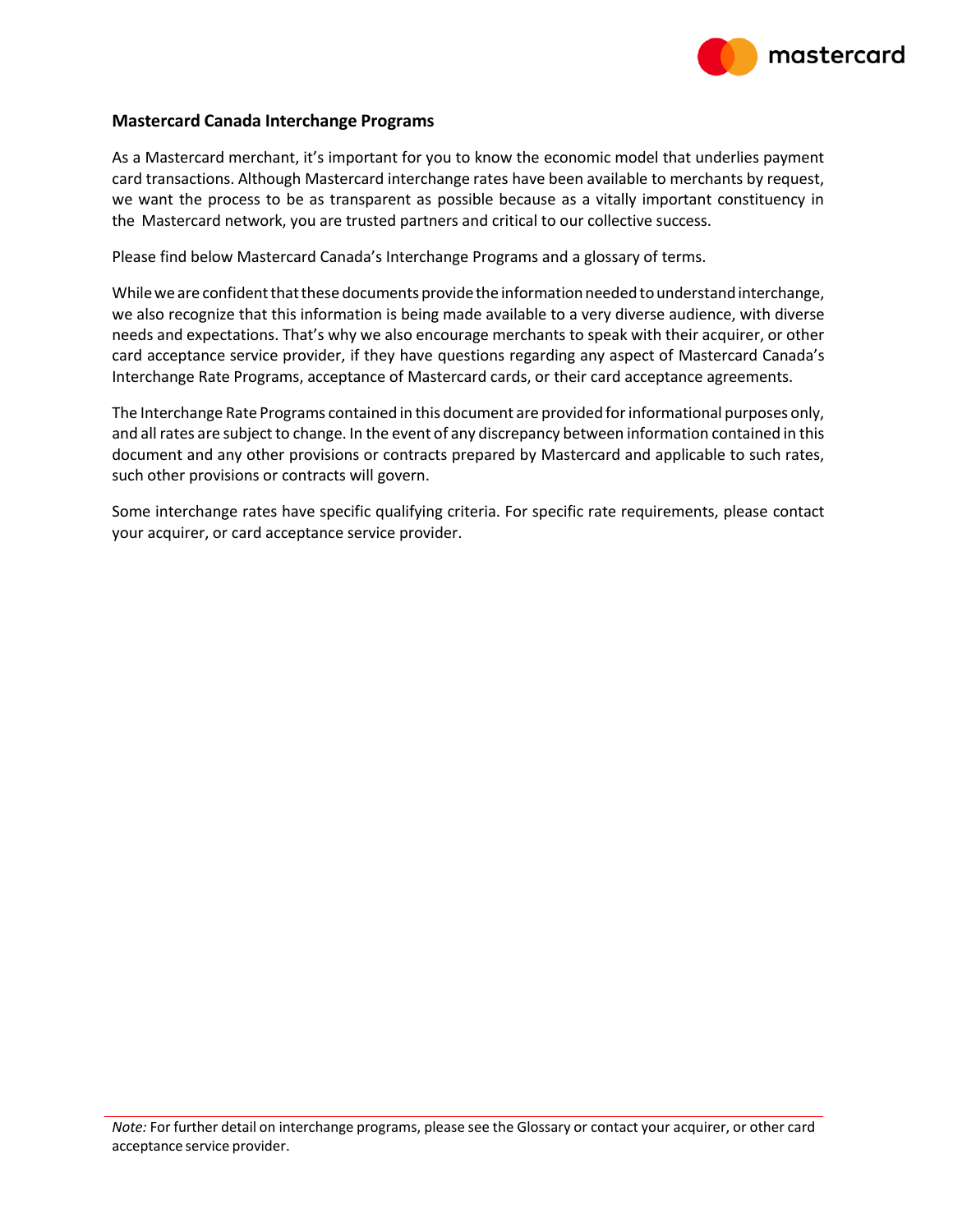

## **Canada Domestic Consumer Credit Interchange Rates**

| <b>Interchange Program Type</b> | Core   | World  | <b>World Elite</b> | <b>Muse</b><br>Mastercard™ |
|---------------------------------|--------|--------|--------------------|----------------------------|
| <b>Card Present EMV</b>         | 0.92%  | 1.22%  | 1.56%              | 1.65%                      |
| <b>Unsecure Card Present</b>    | 1.22%  | 1.52%  | 1.86%              | 1.95%                      |
| <b>Digital Commerce</b>         | 1.76%  | 2.00%  | 2.24%              | 2.39%                      |
| Contactless                     | 0.87%  | 1.16%  | 1.48%              | 1.57%                      |
| SecureCode / 3DS                | 1.50%  | 1.70%  | 1.90%              | 2.03%                      |
| <b>Utilities</b>                | \$0.10 | \$0.10 | \$0.10             | \$0.10                     |
| Charity                         | 0.92%  | 1.22%  | 1.56%              | 1.65%                      |
| Standard                        | 2.06%  | 2.30%  | 2.54%              | 2.69%                      |
| <b>Card Present Refund</b>      | 0.55%  | 0.73%  | 0.94%              | 0.99%                      |
| Card Not Present Refund         | 1.06%  | 1.20%  | 1.34%              | 1.43%                      |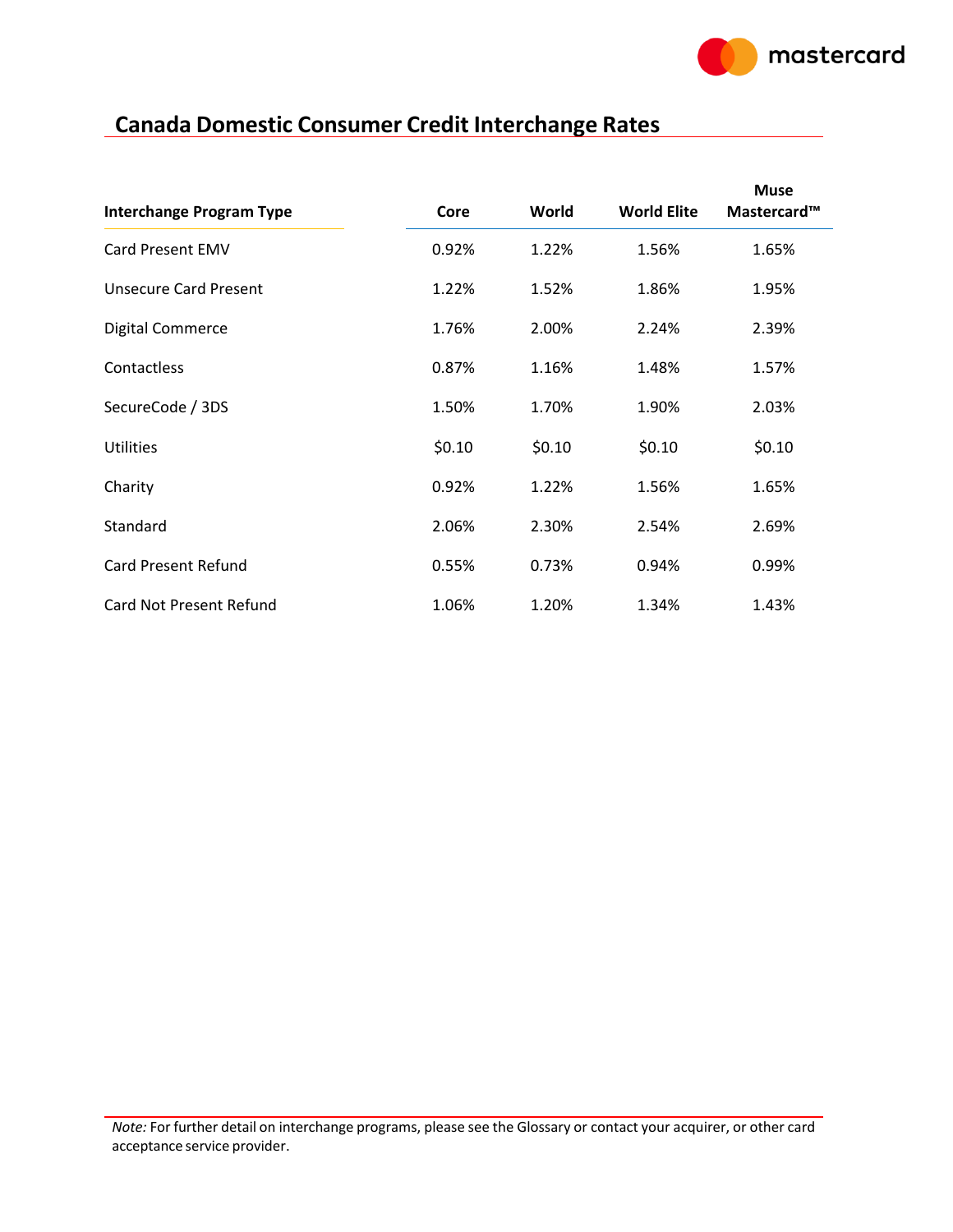

# **Canada Domestic Debit Interchange Rates**

| <b>Interchange Program Type</b>                                           | <b>Debit</b>          |
|---------------------------------------------------------------------------|-----------------------|
| Supermarket                                                               | $0.15% + $.05$ (CAD)  |
| Petroleum                                                                 | $0.15% + $.05$ (CAD)  |
| Electronic                                                                | $0.25% + $.05$ (CAD)  |
| <b>Big Box Stores</b>                                                     | $0.25% + $.05$ (CAD)  |
| <b>Specialty Clothing Stores</b>                                          | $0.25% + $.05$ (CAD)  |
| <b>Recurring Payments</b>                                                 | 0.60%                 |
| Charity                                                                   | 0.30%                 |
| <b>Emerging Sectors</b>                                                   | 0.30%                 |
| Masterpass                                                                | 1.00%                 |
| SecureCode / 3DS                                                          | 1.00%                 |
| Contactless Tier 1<br>(MCCs 5814, 5331, 7832, 5499)                       | $0.00\% + $.02$ (CAD) |
| <b>Contactless Tier 2</b><br>(Min. CAD \$400 Million net purchase volume) | $0.00\% + $.02$ (CAD) |
| <b>Contactless Tier 3</b>                                                 | $0.00\% + $.03$ (CAD) |
| <b>Public Sector</b>                                                      | 0.30%                 |
| <b>Utilities</b>                                                          | $0.00\% + $.10$ (CAD) |
| Standard                                                                  | 1.15%                 |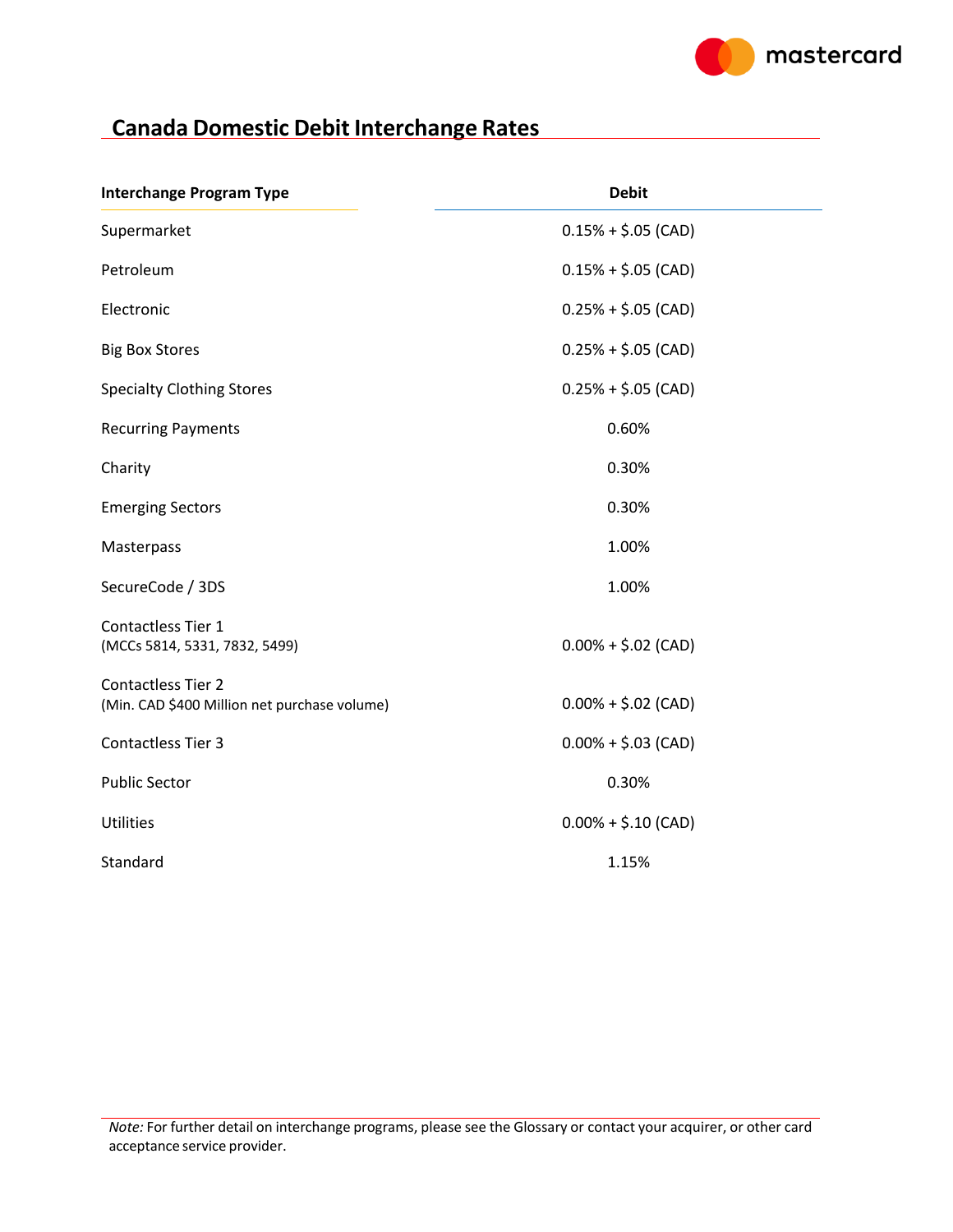

### **Canada Domestic Consumer Prepaid Interchange Rates**

| <b>Interchange Program Type</b> | Prepaid |
|---------------------------------|---------|
| Electronic                      | 1.44%   |
| Standard                        | 1.55%   |

### **Canada Domestic Commercial Interchange Rates**

| <b>Interchange Program Type</b>   | <b>Small Medium</b><br><b>Enterprise</b> | <b>Large Market</b> | <b>World Elite for</b><br><b>Business</b> |
|-----------------------------------|------------------------------------------|---------------------|-------------------------------------------|
| <b>Commercial Standard</b>        | 2.00%                                    | 2.00%               | 2.25%                                     |
| <b>Commercial Charity</b>         | 1.80%                                    | 1.80%               | 1.80%                                     |
| <b>Large Market Products Only</b> |                                          |                     |                                           |
| Data Rate 1                       |                                          | 1.80%               |                                           |
| Data Rate 2                       |                                          | 1.40%               |                                           |
| Large Ticket                      |                                          | 1.20%               |                                           |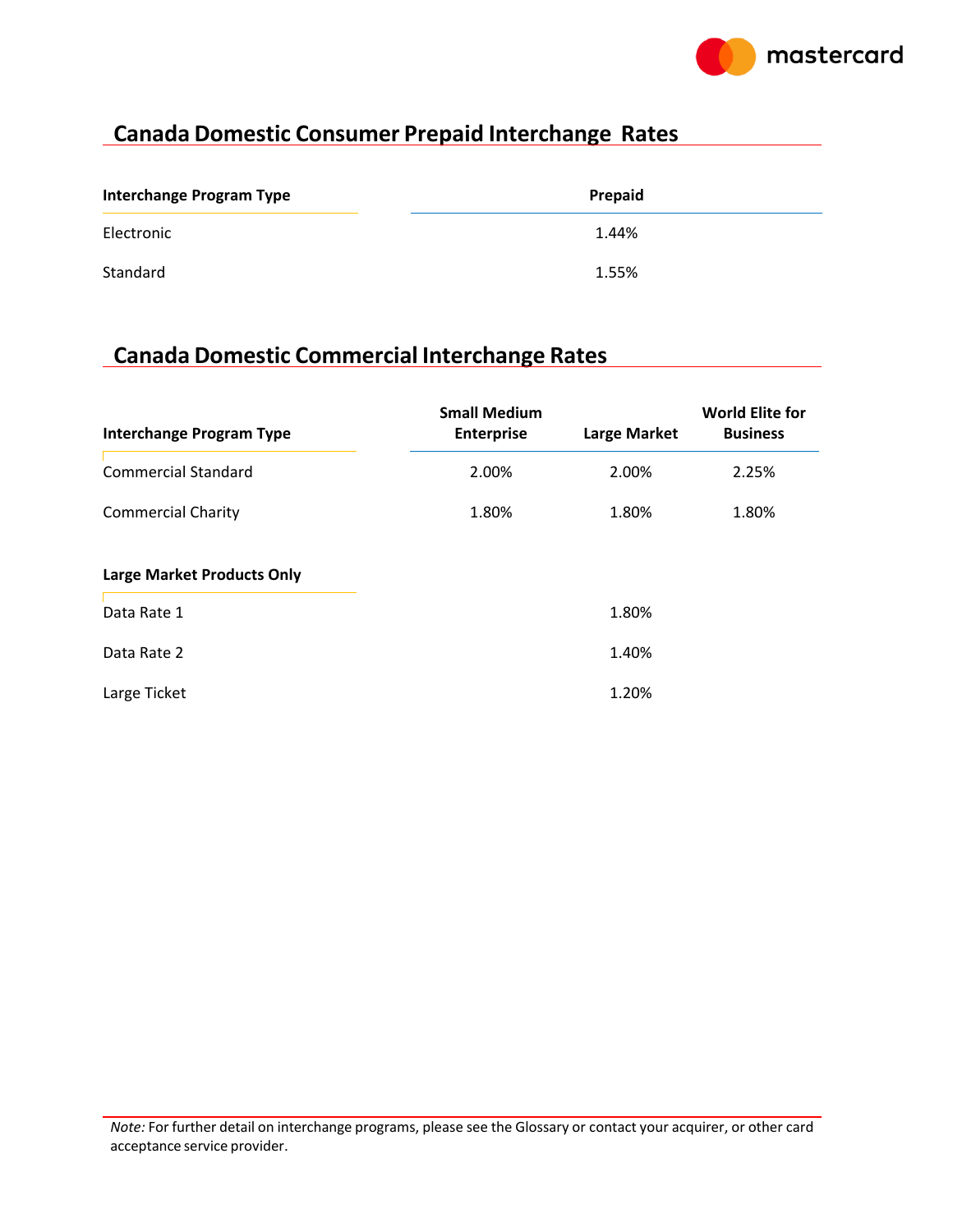

### **International Interchange Rates**

| Consumer                                    | Core  | Premium | <b>Super Premium</b> |
|---------------------------------------------|-------|---------|----------------------|
| Standard                                    | 1.60% | 1.85%   | 1.98%                |
| Electronic                                  | 1.10% | 1.85%   | 1.98%                |
| SecureCode / 3DS Merchant                   | 1.44% | 1.85%   | 1.98%                |
| SecureCode / 3DS Merchant and<br>Cardholder | 1.54% | 1.85%   | 1.98%                |
| Refunds / Return Transactions               | 1.00% | 1.00%   | 1.00%                |
| <b>Commercial</b>                           |       |         |                      |
| Standard                                    | 2.00% |         |                      |
| <b>Electronic Product</b>                   | 1.85% |         |                      |
| Large Market - Data Rate 1                  | 2.00% |         |                      |
| Refunds / Return Transactions               | 1.80% |         |                      |

*Note:* For further detail on interchange programs, please see the Glossary or contact your acquirer, or other card acceptance service provider.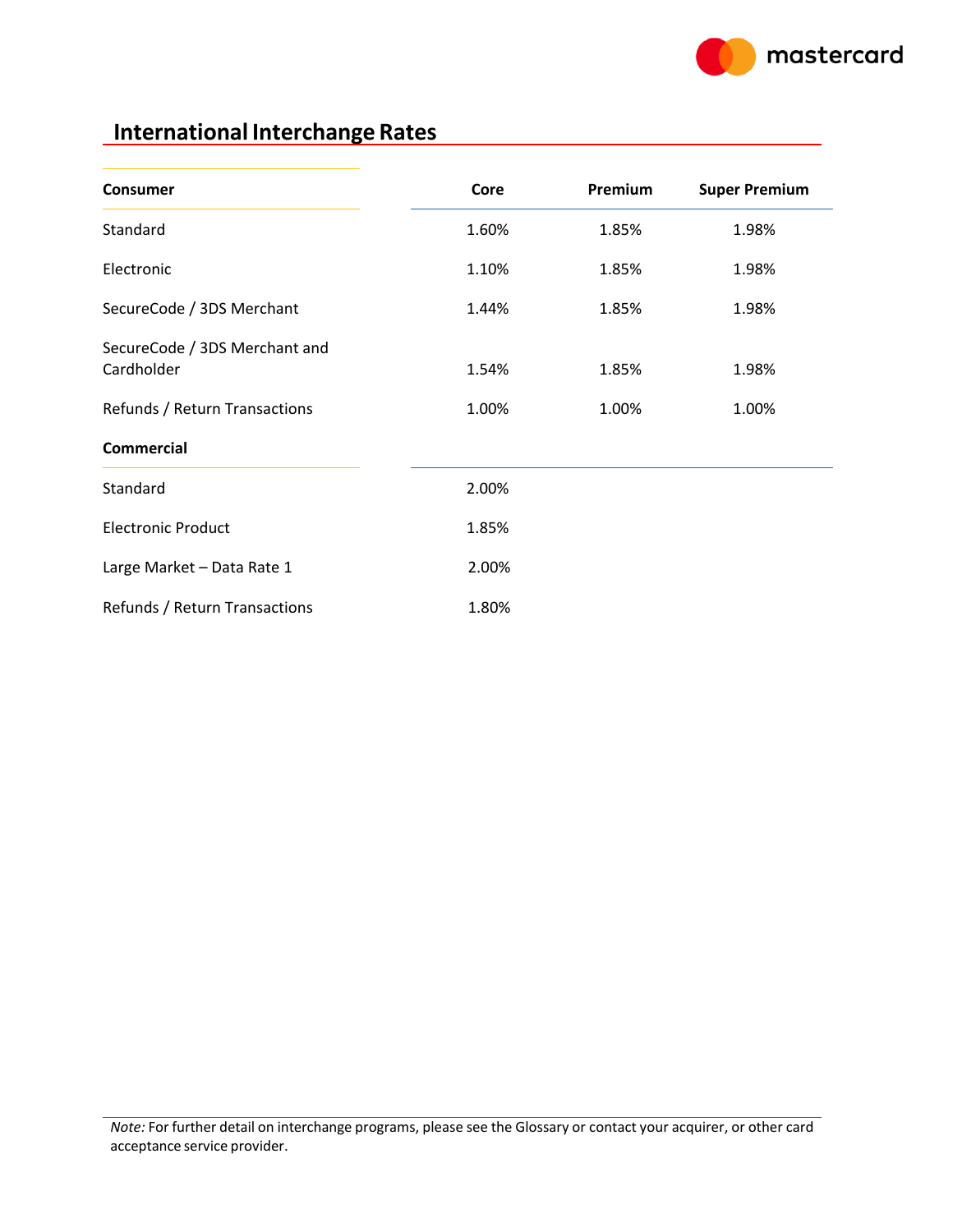

#### **InterchangeGlossary**

**CAD** – Canadian Dollar

**Card Present EMV** – EMV Contact transactions. Must have Card Present and Cardholder Present.

**Refund** – Reimbursements for a returned purchase item or service.

**Contactless** –Transactions initiated with a near-field-communication chip.

**Commercial** – Describes a Mastercard® product used primarily to make purchases for a business.

**Commercial Data Rates** – Refers to a transaction where additional descriptive data is transmitted by the merchant to the issuer (may include sales tax or SKU-level descriptions of items or services).

**Consumer** – Describes a Mastercard® product used primarily to make purchases for goods or services for personal use.

**Core** – Refers to a Mastercard® credit card not designated as World, World Elite or Muse Mastercard.

**Digital Commerce** – eCommerce, Credential on File, Recurring Payments and DSRP transactions. Must have Card Not Present and Cardholder Not Present.

**Domestic** – A transaction initiated at a Canadian merchant by a cardholder using a Mastercard® product issued by a Canadian issuer.

**Electronic** – A transaction authorized and settled electronically by the merchant and when the cardholder is in the store.

**Electronic Product** – An international Mastercard® product that is authorized and settled electronically by the merchant.

**Emerging Sectors** – Merchants with a merchant category code of Real Estate Rentals (6513), and Tax Payments (9311) for any amount. For merchants with a merchant category code of Schools (8211), Colleges and Universities (8220), Schools not elsewhere classified (8299), and Child Care Services (8351), the amount must be greater than \$1,000 (CAD).

**International** – A transaction initiated at a Canadian merchant by a cardholder using a Mastercard® product issued by a non-Canadian issuer.

**Large Market** – Refers to the following Mastercard® Commercial products: Fleet, Purchasing, Multi or Corporate products.

**Large Ticket** – Refers to a transaction greater than \$10,000 (CAD).

**Muse Mastercard™** – A Mastercard® product carrying the Mastercard® Muse<sup>™</sup> branding and mandatory requirements, and designed for cardholders who meet certain spending and income requirements.

**SecureCode**® / 3DS – Mastercard® SecureCode® / 3DS is a program supporting cardholder authentication and guaranteed payments over the Internet for Mastercard® and Maestro® transactions.

*Note:* For further detail on interchange programs, please see the Glossary or contact your acquirer, or other card acceptance service provider.